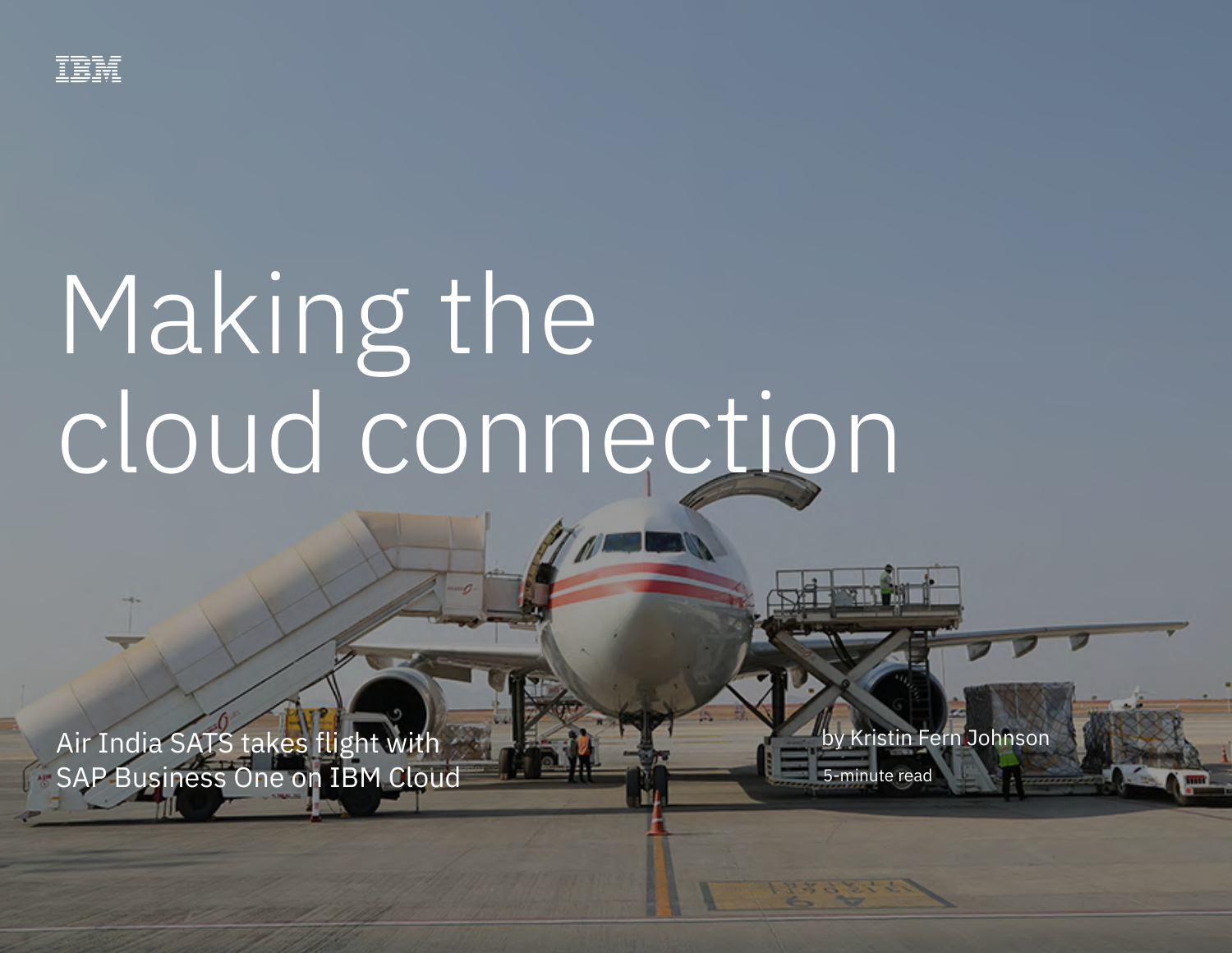njoyable air travel is as much about what happens on the ground as in the sky. Easy, fast check-in, a clean airport environment, reliable baggage claim—accompanied by exemplary customer service throughout—are essential for a positive flying experience. E

Air India SATS Airport Services Private Limited (AISATS) understands this through and through. A joint venture between Air India Limited, India's flag carrier airline, and SATS Limited, a major gateway services and food solutions provider in Asia, AISATS provides



ground and cargo services for five major airports in India, from baggage handling to interior aircraft cleaning to passenger services for Indian and international airlines.

Shortly prior to the pandemic, AISATS launched an initiative to migrate all of its IT operations to the cloud. "Like every other tech-savvy organization, AISATS is on a digital transformation journey to stay a step ahead in our client services," says Sanjay Gupta, Chief Executive Officer (CEO) of AISATS. "Cloud adoption is one of our strategic technology goals in this journey and

moving our SAP platform to the cloud is a critical step."

The company'[s SAP Business One](https://www.ibm.com/cloud/sap) implementation serves as a backbone for several critical business functions, integrating the company's finance, procurement and management information systems throughout the entire company.

At the time of the transformation, IBM was managing the complete infrastructure for AISATS's SAP Business One implementation out of IBM data centers in India. AISATS was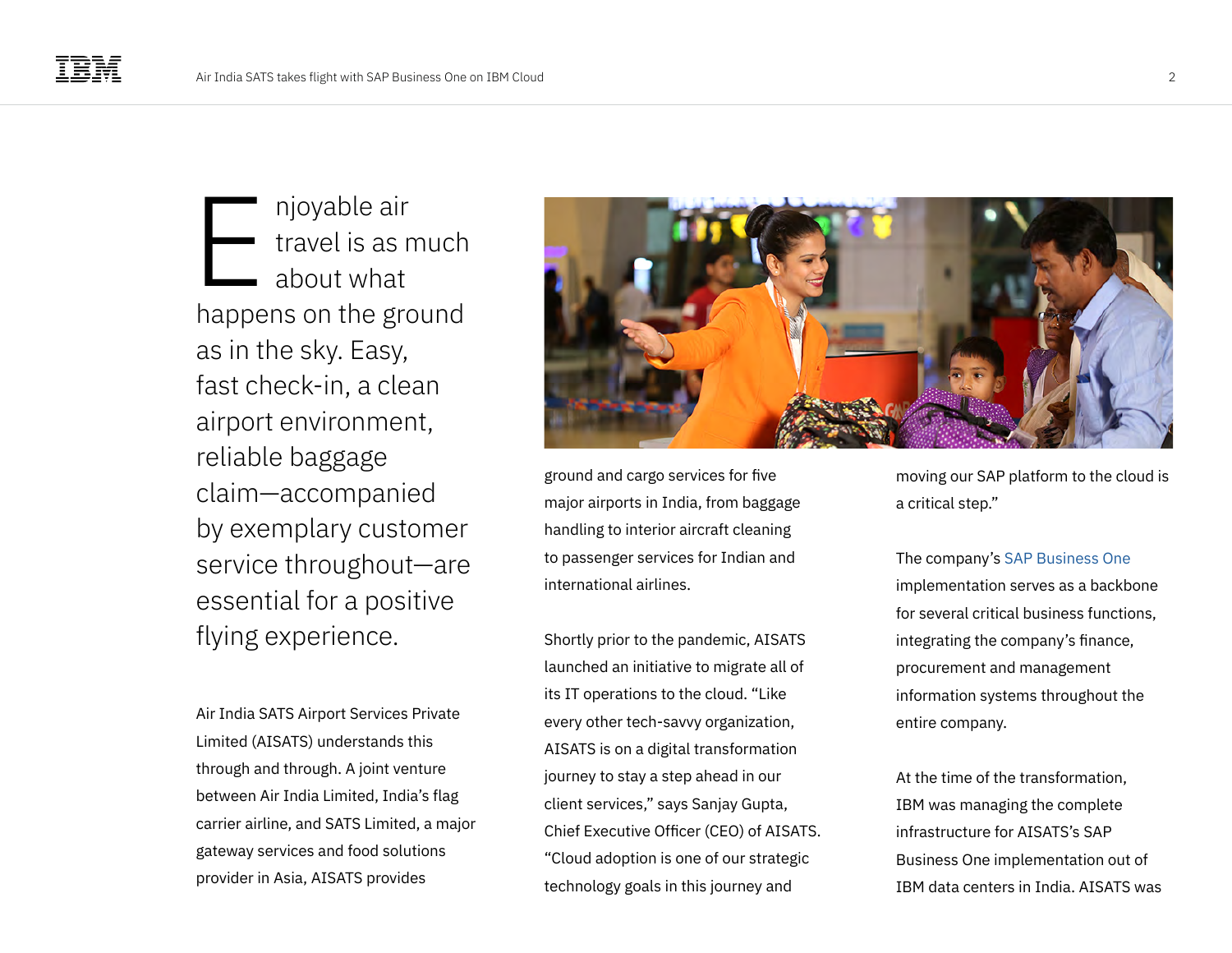looking for a cloud provider for its SAP migration. The IBM team was eager to convince AISATS that IBM Cloud® was the right choice.

In fact, migrating the SAP solution to IBM Cloud made a lot of sense. AISATS already had extensive investment in its onpremises implementation in IBM's data centers, including capital expenses for hardware and licenses. With IBM Cloud, the company could retain its investment in those assets and reissue expiring software licenses at low cost.

What's more, IBM Cloud is certified to run SAP infrastructures—equipped with builtin compliance and security capabilities and its performance received high marks from the SAP technology team. And finally, while some cloud providers offered enticing upfront pricing with additional charges that accumulate over time, IBM offered one-time, all-inclusive pricing, with no hidden or additional fees.

Reduced hardware costs, maintenance costs and energy expenditure contributed to

Enhanced system accessibility, ease of usage and execution speed helped deliver an

35%

lower costs

80%

performance improvement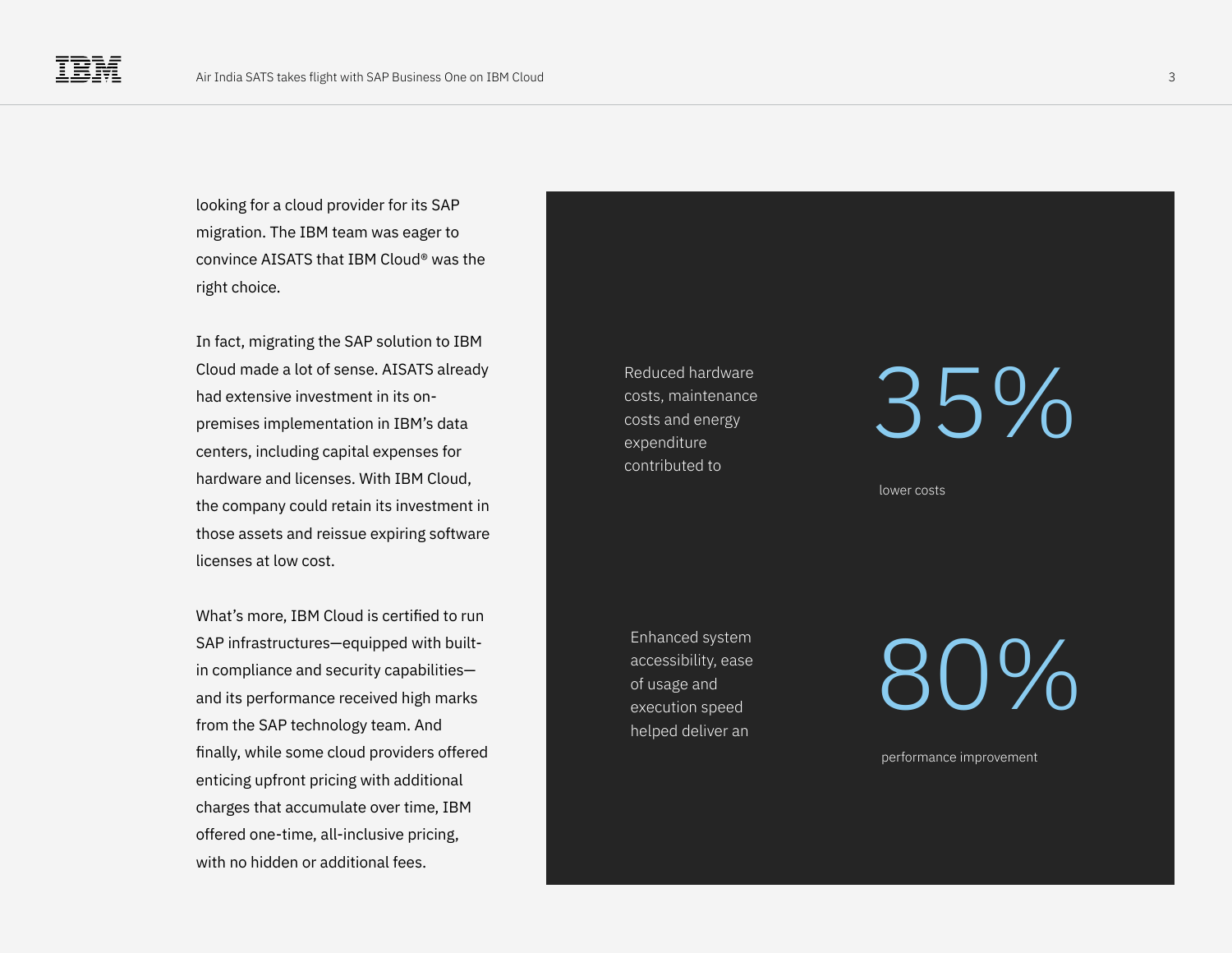## Teaming for fast, flawless delivery

After considering multiple providers, AISATS chose to host its SAP Business One solution on IBM Cloud. "Based on the available options, it was clear that IBM was the right choice for us," says Gupta. "AISATS had the advantage of picking the right provider that could cater to our requirements at optimal cost and provide relevant expertise during and after the implementation."

IBM Cloud runs on [IBM Cloud Bare](https://www.ibm.com/cloud/bare-metal-servers)  [Metal Servers,](https://www.ibm.com/cloud/bare-metal-servers) dedicated servers that deliver high performance in a security-rich, single-tenant cloud infrastructure. To optimize its network, the IBM team installed [IBM®](https://www.ibm.com/cloud/network) 



[networking services on IBM Cloud,](https://www.ibm.com/cloud/network) including network gateway appliances, which come with five terabytes of free bandwidth per month for significant cost savings. And [IBM cloud storage](https://www.ibm.com/cloud/storage)  [services](https://www.ibm.com/cloud/storage) provided both file and block

storage for backup services and data storage.

The migration launched in earnest in November 2020, with many players from both companies participating.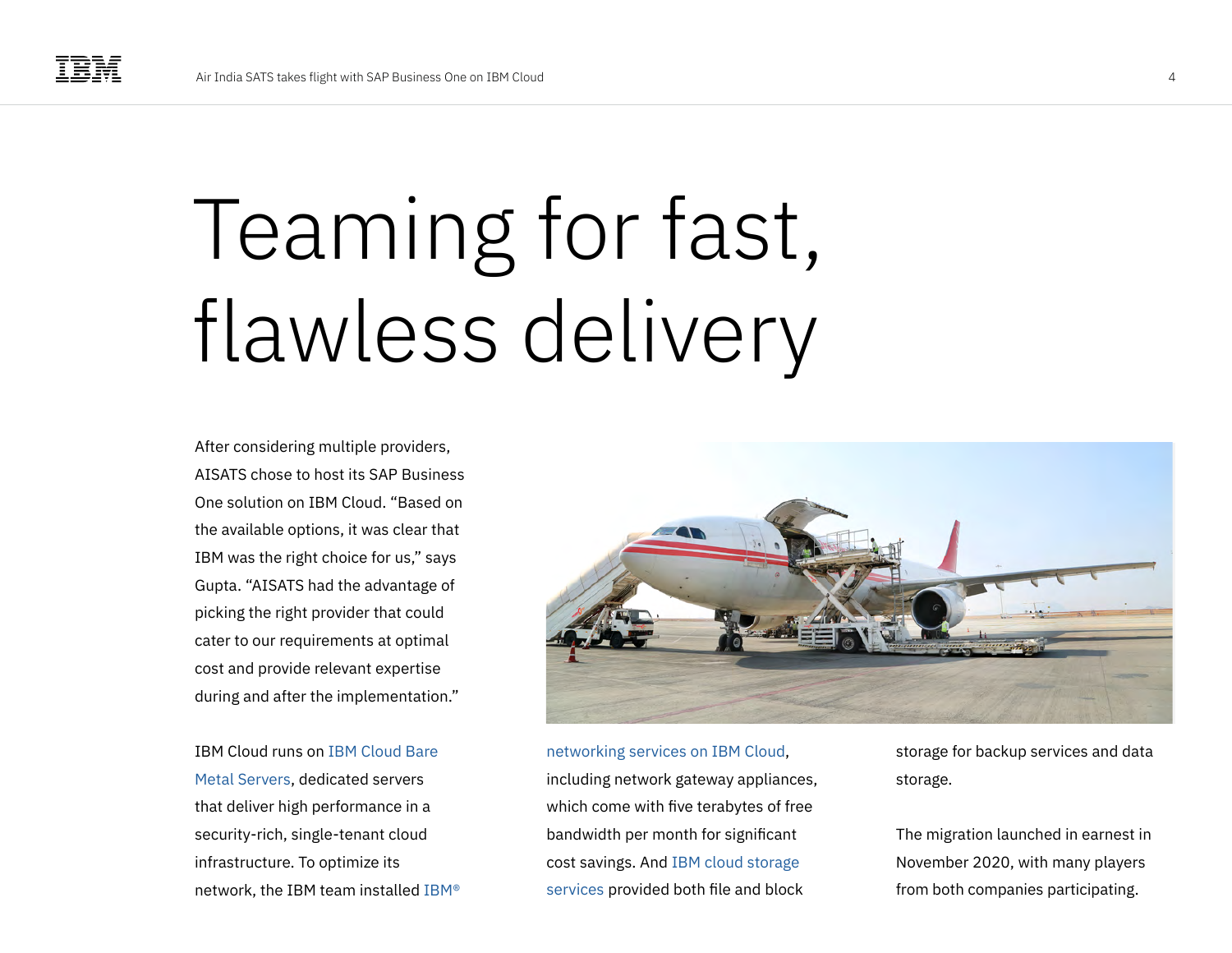On the IBM side, the IBM Cloud and [IBM Consulting](http://www.ibm.com/consulting) teams worked together to manage and implement the infrastructure, network and security components. AISATS handled writing and migrating the SAP application.

The teamwork paid off. By the end of January 2021, the SAP Business One solution was fully migrated to its new home on IBM Cloud, and it was up

and running by the end of February. "IBM's implementation planning and delivery were flawless," says Gupta. "The project implementation and delivery teams were prompt and were always one step ahead in providing relevant information at every stage of the process."

For the short term, the SAP Business One solution resides in a hybrid

cloud environment, with the primary implementation running in the IBM Cloud data center in Chennai, India, and the disaster recovery implementation running on premises in a data center in Singapore. This construction enables AISATS to protect its existing hardware investments while enjoying the benefits of a cloud environment. In time, the company will transition fully to IBM Cloud in both locations.

This transformation journey has resulted in significant cost optimization " for our organization. By migrating the SAP solution to IBM Cloud, AISATS saw a 35% reduction in its costs due to reduced hardware costs, lower energy expenditure, optimum space utilization and lower maintenance costs. Our performance improved by 80% due to better system accessibility, ease of usage, improved execution speed, etc."

**Sanjay Gupta**, CEO, Air India SATS Airport Services Private Limited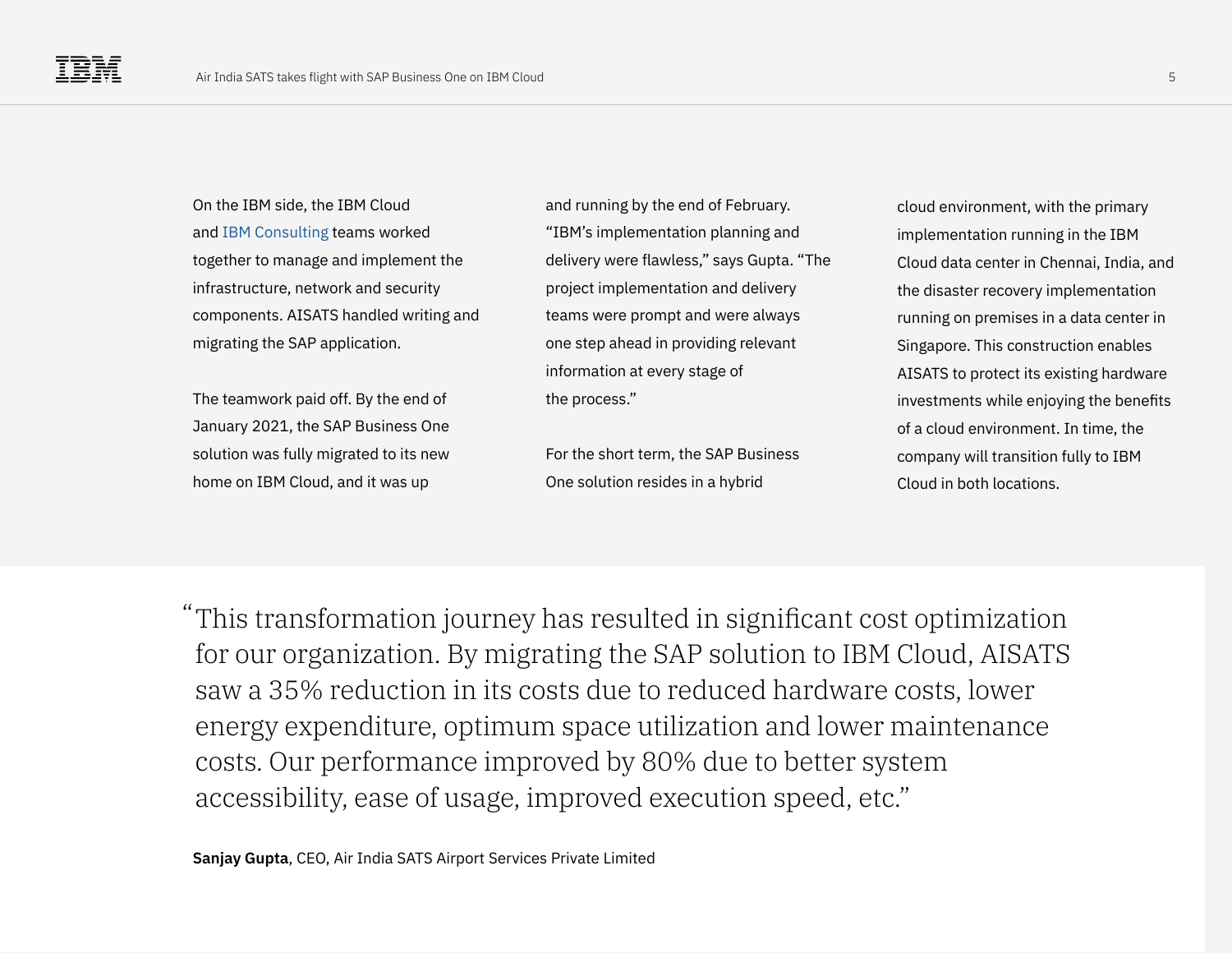### A future in the cloud

AISATS is already reaping many benefits from running it SAP Business One platform on IBM Cloud. End users experience faster access times when using the platform. The company also has much greater visibility into who is doing what in its cloud environment due to greater monitoring capabilities and access control. And if there is a hardware failure, replacing parts or making configuration adjustments is much faster and more flexible on IBM Cloud, with far fewer dependencies. What's more, the implementation is protected by the many compliance and security features that are built in to IBM Cloud.

"Moving our SAP platform to the cloud has monumentally improved ease of access, performance and



scalability," says Gupta. "This transformation journey has resulted in significant cost optimization for our organization. By migrating the SAP solution to IBM Cloud, AISATS saw a 35% reduction in its costs

due to reduced hardware costs, lower energy expenditure, optimum space utilization and lower maintenance costs. Our performance improved by 80% due to better system accessibility, ease of usage, improved execution speed, etc."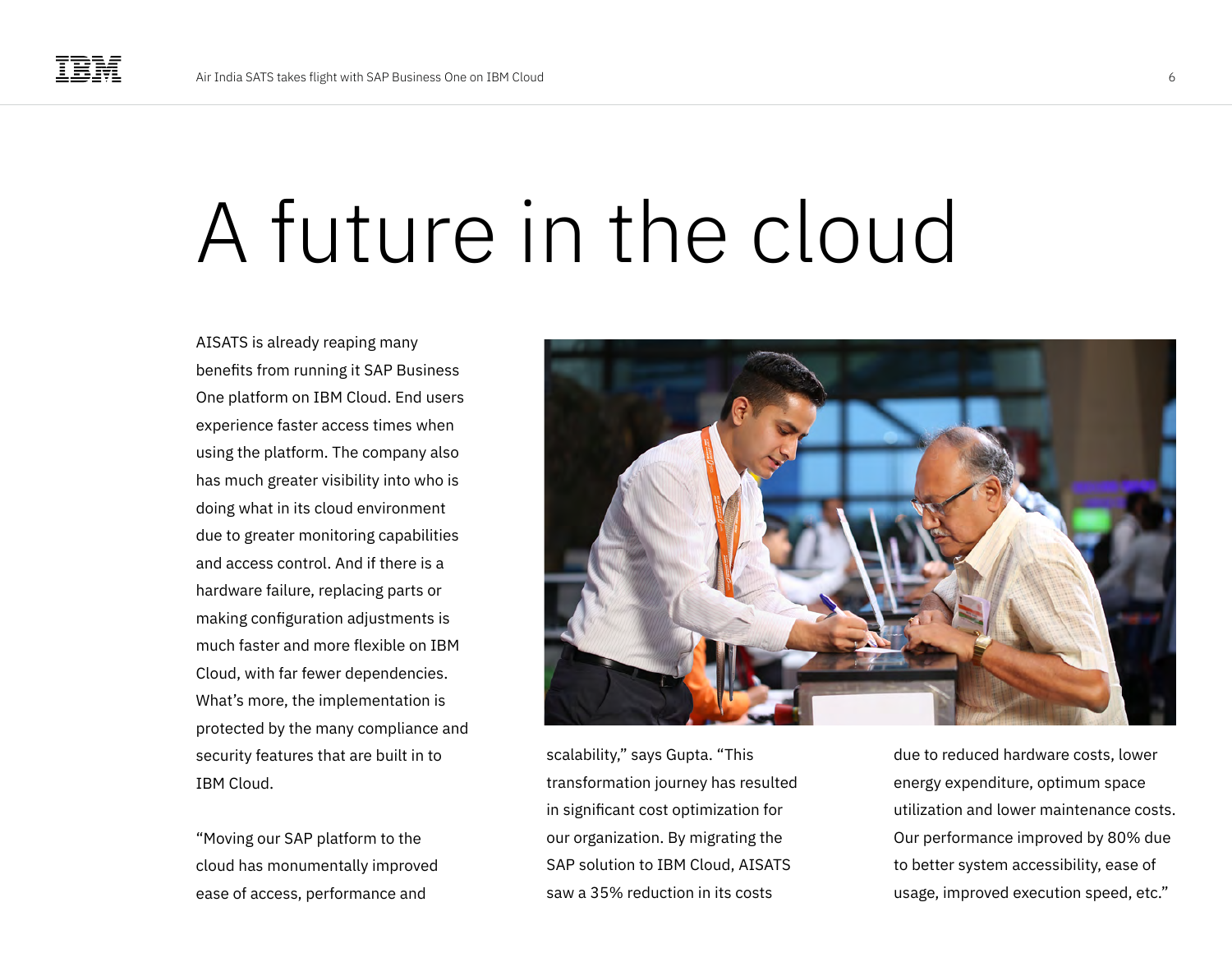In the future, the company plans to expand upon its existing cloud implementation, incorporating AI, and possibly blockchain and IoT technologies. "We are looking forward to moving other on-premises services onto the cloud, making the integration between multiple products seamless to our user," says Gupta. "Automation and high availability are key to our

business operations, and we will continue to focus on enhancing these technological capabilities. We also plan to implement business solutions using AI in IBM's future product offerings."

Overall, AISATS is highly satisfied with both its IBM Cloud implementation and—especially—the expertise and collaborative teamwork it has received

from IBM. "The key takeaway for us was the high level of professionalism displayed by every single member of the IBM team," says Gupta. "IBM followed a process-driven approach, which included providing the necessary subject matter expert intervention and support, from architecture design through implementation. This really helped address all our needs."

"IBM's implementation planning and delivery were flawless. The project implementation and delivery teams were prompt and were always one step ahead in providing the relevant information at every stage of the process."